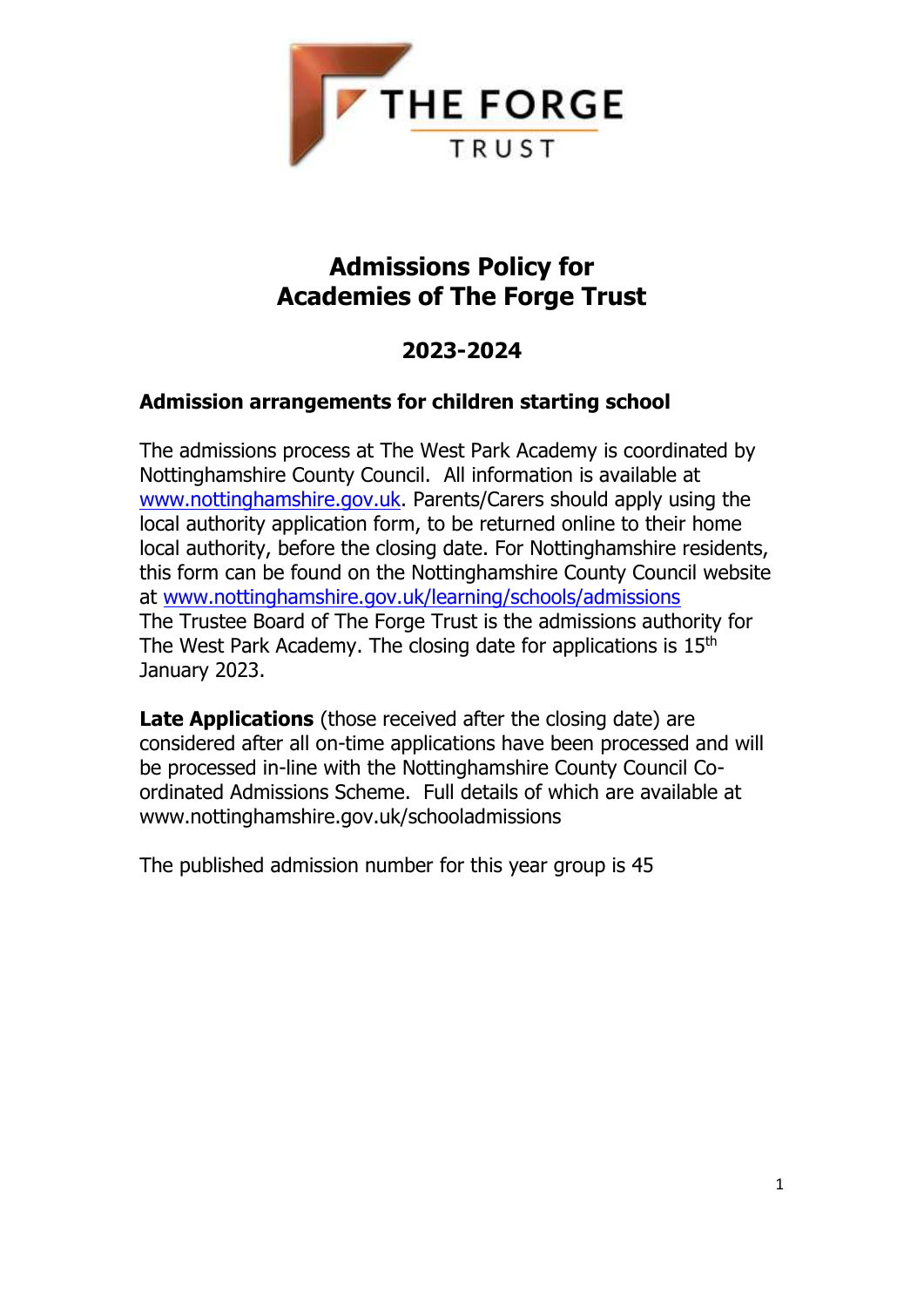### **Admission oversubscription criteria**

In the event of over subscription, the following criteria will be applied, in priority order, to determine which applications will be granted once places have first been allocated to pupils who have an Education, Health and Care Plan that names the school:

- 1. Children looked after by a local authority and previously looked after children. Children who were previously in state care outside of England
- 2. Children who live in the catchment area and who, at the time of admission, will have a brother or sister attending the school
- 3. Other children who live in the catchment area at the closing date for applications
- 4. Children who live outside the catchment area and who, at the time of admission, will have a brother or sister attending the school
- 5. Children who live outside the catchment area

Within each of the criteria, priority will be given to children who live nearest to the academy as the crow flies (by straight line). Distances are measured from the main administrative point at the school campus to an address point (using eastings and northings as defined by Ordnance Survey) to the child's home using the Nottinghamshire County Council computerised distance measuring software. Where two or more applicants are equal in all respects and it is therefore not possible to differentiate between them, a method of random allocation will be used to allocate places, supervised by someone independent of the academy.

Where one child of a multiple birth can be admitted, the other child/children will also be admitted.

Parents whose children are not offered a place will be placed on a waiting list which is maintained in partnership with Nottinghamshire County Council until the end of the academic year. The position on a waiting list is decided by the oversubscription criteria. No reference is made to the date an application has been received or whether a parent has appealed against the decision. The waiting list is re-ranked every time there is a new application. If any applications are received that have a higher priority within the admission oversubscription criteria, these will be placed higher than applications that may have been on the list for some time.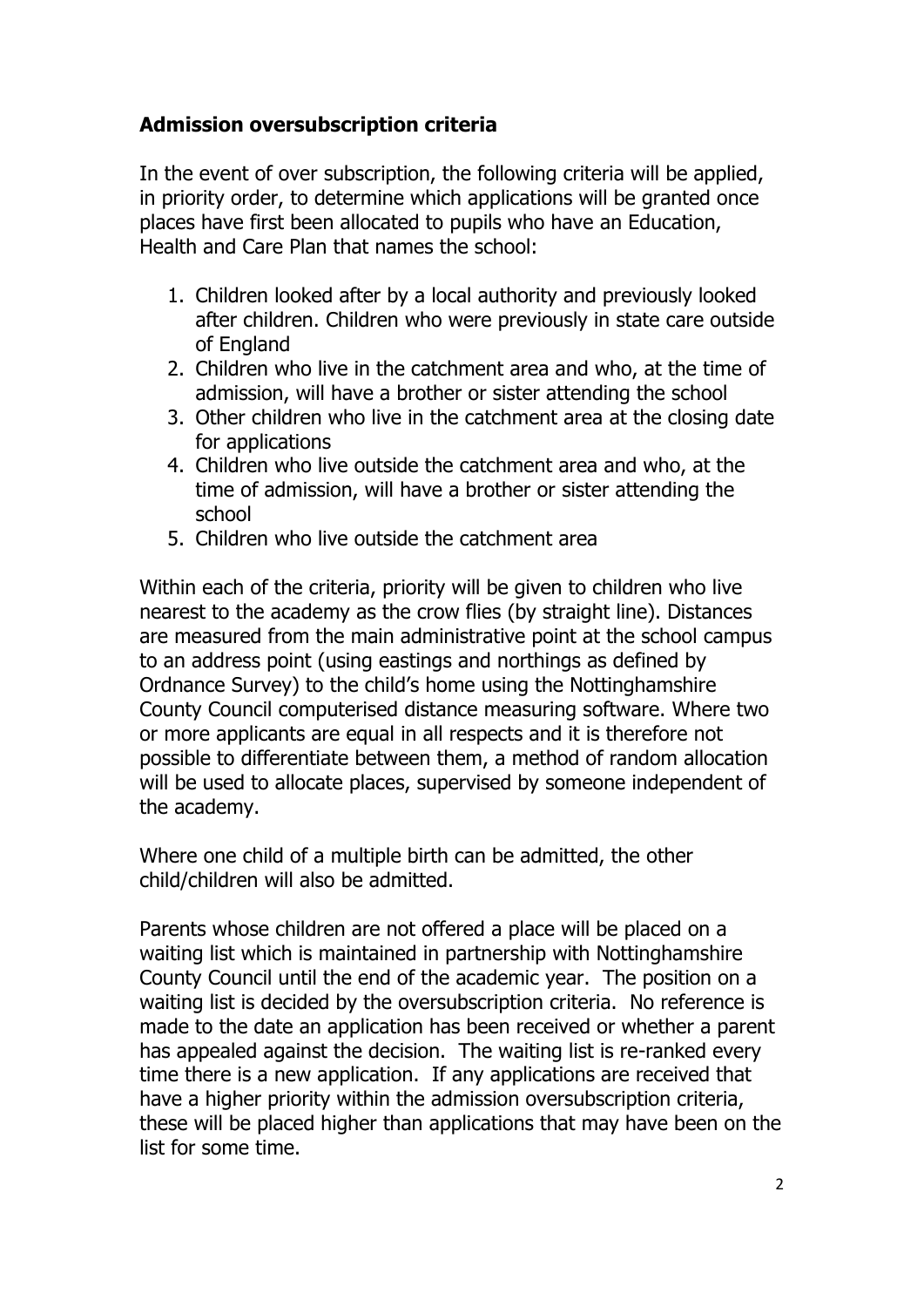Being on a waiting list does not mean that a place will eventually become available. If a place becomes available, the place will be allocated to the child who is top of the waiting list at that time.

Children offered a place in our school who were born between 1 September and 31 August of the appropriate admission year, have the option to start full-time school from the beginning of the autumn term. Parents may choose to defer their child's admission to the following term or until the beginning of the term following their child's fifth birthday, provided that the child's admission takes place within the current school year. Start dates can be discussed with the Principal. Parents may request their child takes up the place part time until the child reaches compulsory school age. This can be discussed with the Principal.

### **Special circumstances**

The following groups of children will be given special consideration in their application for a particular school: children whose particular medical needs, mobility support needs, special educational needs or social circumstances are supported by written evidence from a doctor, social worker or other relevant professional stating that the school is the only school which could cater for the child's particular needs. The evidence must be presented at the time of the application.

The trustees will consider each case on its merits and determine the allocation of any such place on the basis of the written evidence. Admission under 'special circumstances' will take precedence over all but the first of the numbered criteria.

### **In year admissions to year groups other than the intake year**

Admission into school is coordinated by Nottinghamshire County Council. Applications forms can be obtained from Nottinghamshire County Council, [www.nottinghamshire.gov.uk](http://www.nottinghamshire.gov.uk/)

Applications for admission to year groups other than the intake year group will be considered in relation to the published admission limit which applied when the year group was first admitted to the school, subject to infant class size restrictions. If places are available within the year group, the child will be admitted.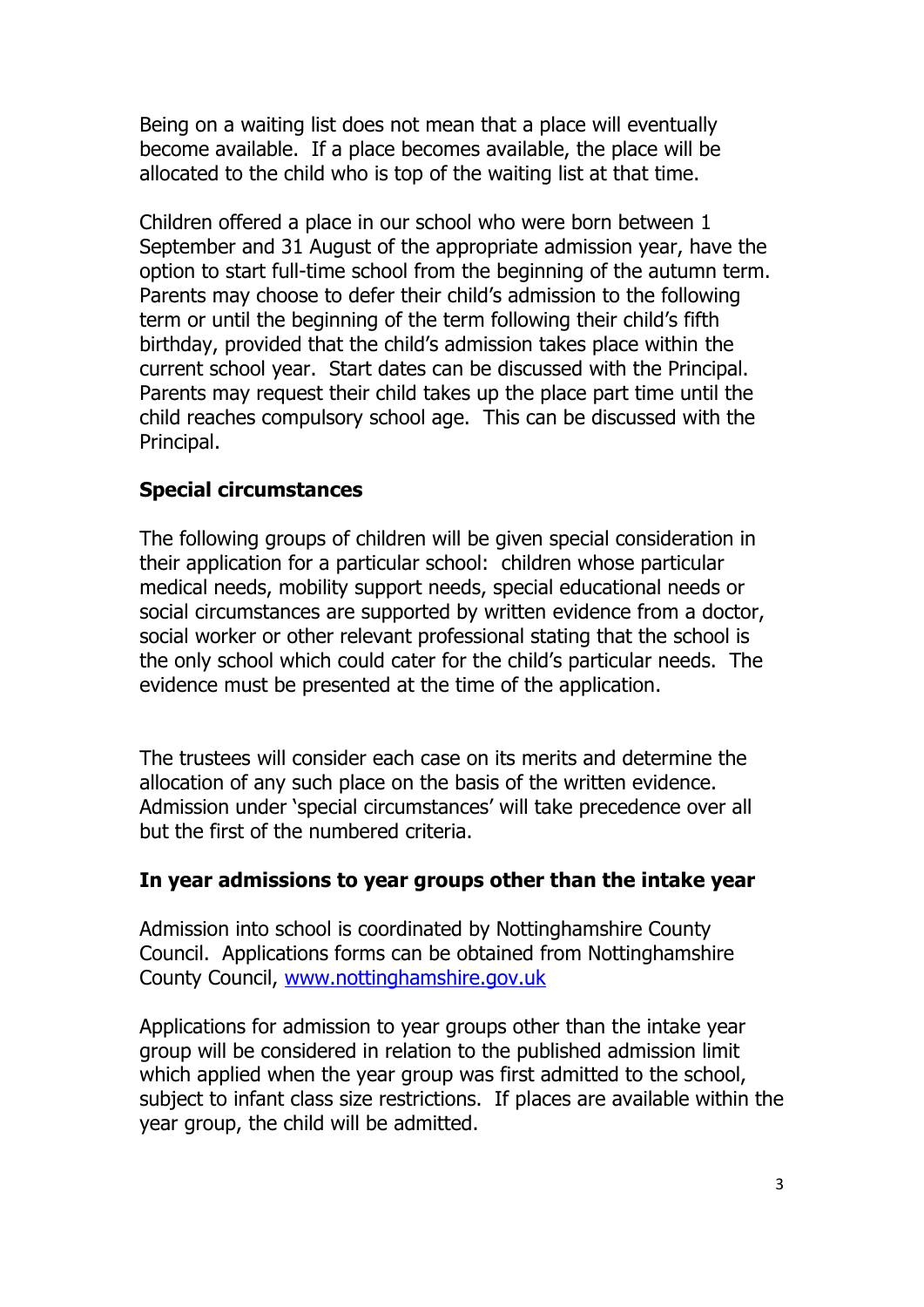If there are more applications than places available, the oversubscription criteria above will be used to determine which child can be offered a place. The published admission number for the year groups are: F2 - 45 Yr1 – 45, Yr2 – 45,

Yr3 - 45 , Yr4 – 45, Yr5 – 45, Yr6 – 45. N.B. Pan only applies to relevant year groups. Admission may be refused where the admission of another child would prejudice the provision of efficient education or efficient use of resources.

A waiting list will be in operation for all other years where the school receives more applications than places available. The waiting lists will remain open whilst the number of places in the year group is full, or until the end of the academic year.

Where the number of children in a particular year group falls below the published admission number, the person whose name appears first on that particular year group's waiting list will be offered a place. A child's position on this waiting list will be determined by the application of the school's published oversubscription criteria.

Parents are welcome to ask what position they currently hold on the list. However, because the school constantly receives applications for admission throughout the year, the waiting list is continually being reordered. Parents need to be aware that their position on the list may rise and fall over time and therefore a higher position on the list is not necessarily a good indicator of the likelihood of a place being offered.

Length of time on the waiting list will not be a factor in offering a place.

Children who are the subject of a direction by a Local Authority to admit or who are allocated to the academy in accordance with the In-Year Fair Access Protocols, will take precedence over those children on a waiting list.

### **Admission of children outside the normal age group**

Parents may seek a place for their child outside of the normal age group, for example, if the child is gifted and talented or has experienced problems such as ill health. In addition, the parents of a summer born child may choose not to send that child to school until the September following their fifth birthday and may request that they are admitted out of their normal age group  $-$  to reception rather than year 1. Children should only be educated out of the normal age group in very limited circumstances.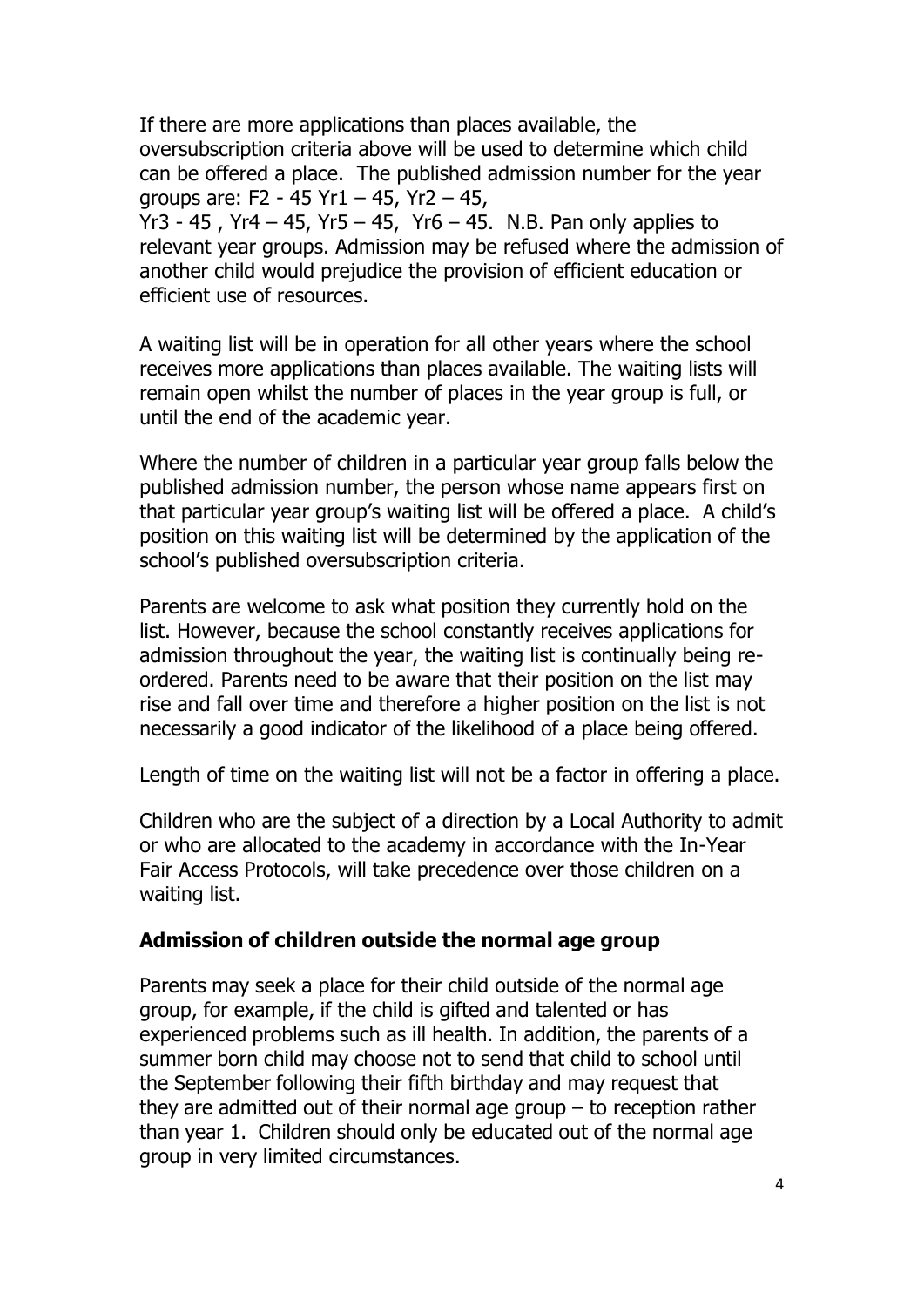As mandated by paragraph 2.16 of the School Admissions Code ('the Code'), school admission authorities are required to provide for the admission of all children in the September following their fourth birthday, but children do not reach compulsory school age until on or after their fifth birthday. For children who are under compulsory school age, once a school place has been accepted, parents may, if they wish agree with the school a pattern of part time attendance or a deferred start until later in that school year (but not later than the beginning of the summer term). These arrangements should be discussed with the academy.

Children born from 1 April to 31 August - summer born children - do not need to start school until the September after their fifth birthday, a full year after they could first have started school.

Where a parent delays their child's start until the September after their 5th birthday, they may request their child is admitted out of their normal age group in order to start in reception rather than in year 1. In this situation, the school admission authority is responsible for making the decision on which year group a child should be admitted to but it is the parent who has taken the decision to delay their child's start at school. In cases where parents or carers choose to delay a child's admission to school until the September after their fifth birthday, they must reapply. The admission authority will then make a decision about which of reception or year 1 the child is admitted to on the basis of the circumstances of the case and in the best interests of the child concerned.

Alternatively, a parent delaying their child's start until the September after their 5th birthday, could make an in-year applications for a year 1 place for their child that year. Admission into school is coordinated by Nottinghamshire County Council. Applications forms can be obtained from Nottinghamshire County Council, [www.nottinghamshire.gov.uk](http://www.nottinghamshire.gov.uk/) In that case the child would miss reception year and be taught in their normal year group. N.B. There is no statutory barrier to children being admitted outside their normal age group, but parents do not have the right to insist that their child is admitted to a particular age group. This decision will be taken by the admission authority.

Parents should submit a request in writing to the Chair of Trustees C/O the Principal of The West Park Academy as early as possible.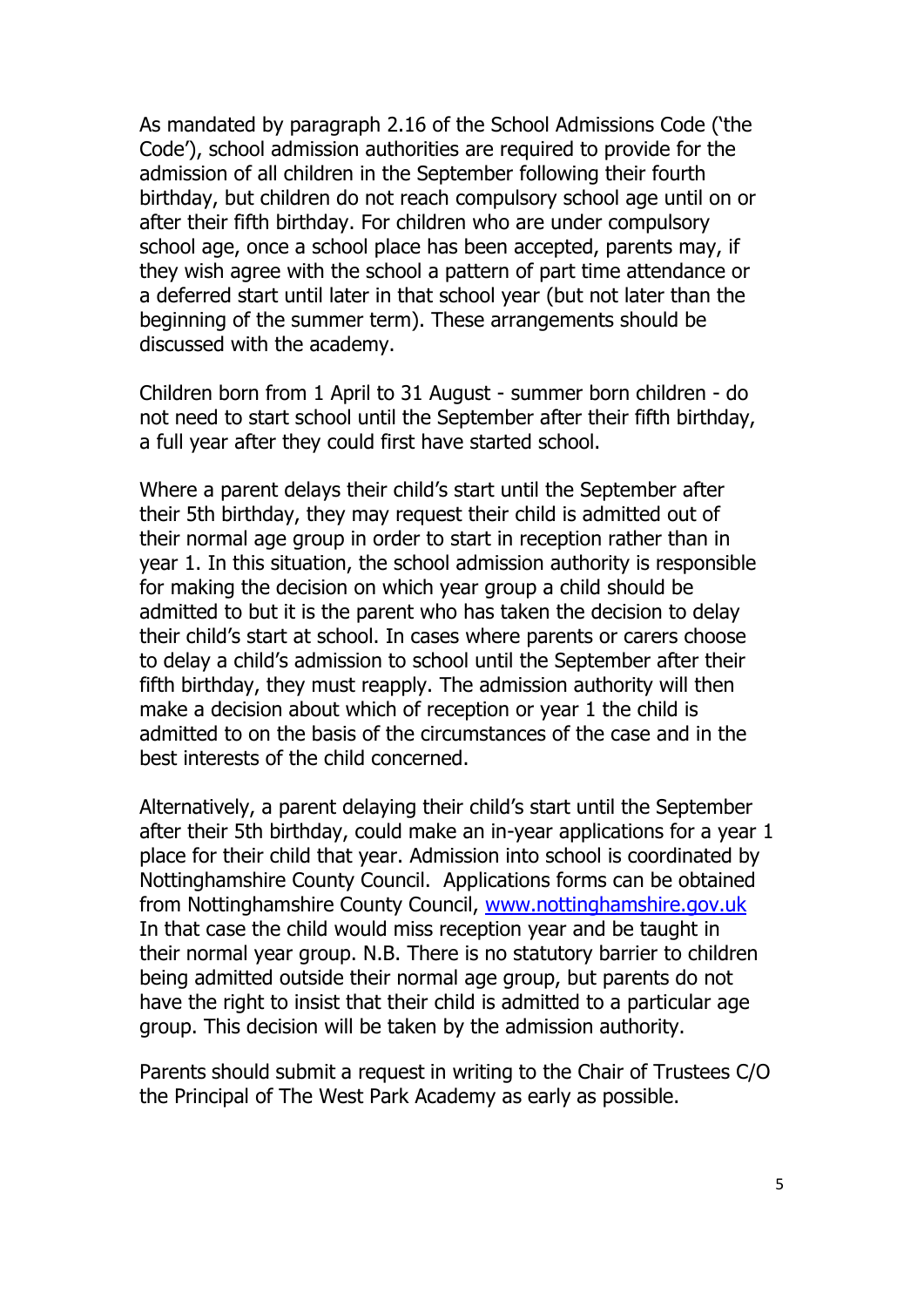The admissions authority will then make decisions based on the circumstances of each case and in the best interests of the child concerned. This will include taking account of the parent's views; information about the child's academic, social and emotional development; where relevant, the child's medical history and the views of a medical professional; whether they have previously been educated out of their normal age group; and whether they may naturally have fallen into a lower age group if it were not for being born prematurely. The views of the Principal of the school concerned will also be taken into account. When informing a parent of the decision on the year group to which the child should be admitted, the parent will be notified of the reasons for the decision.

Where it is agreed that a child will be admitted out of the normal age group and, as a consequence of that decision, the child will be admitted to a relevant age group (i.e. the age group to which pupils are normally admitted to the school) the local authority and admission authority **must** process the application as part of the main admissions round on the basis of their determined admission arrangements only, including the application of oversubscription criteria where applicable. The parent has a statutory right to appeal against the refusal of a place at a school for which they have applied. This right does not apply if they are offered a place at the school but it is not in their preferred age group.

### **Transfer to secondary school**

Where a child has been educated out of the normal age group it is the parent's responsibility to again request admission out of the normal age group when they transfer to secondary school. It will be for the admission authority of the preferred school to decide whether to admit the child out of the normal age group. The admission authority must make a decision on the basis of the circumstances of each case and in the child's best interests, and will need to bear in mind the age group the child has been educated in up to that point.

### **Definitions**

#### **Home Address**

The child's place of residence is taken to be the parental home, other than in the case of children fostered by a local authority, where either the parental address or the foster parent(s) address may be used.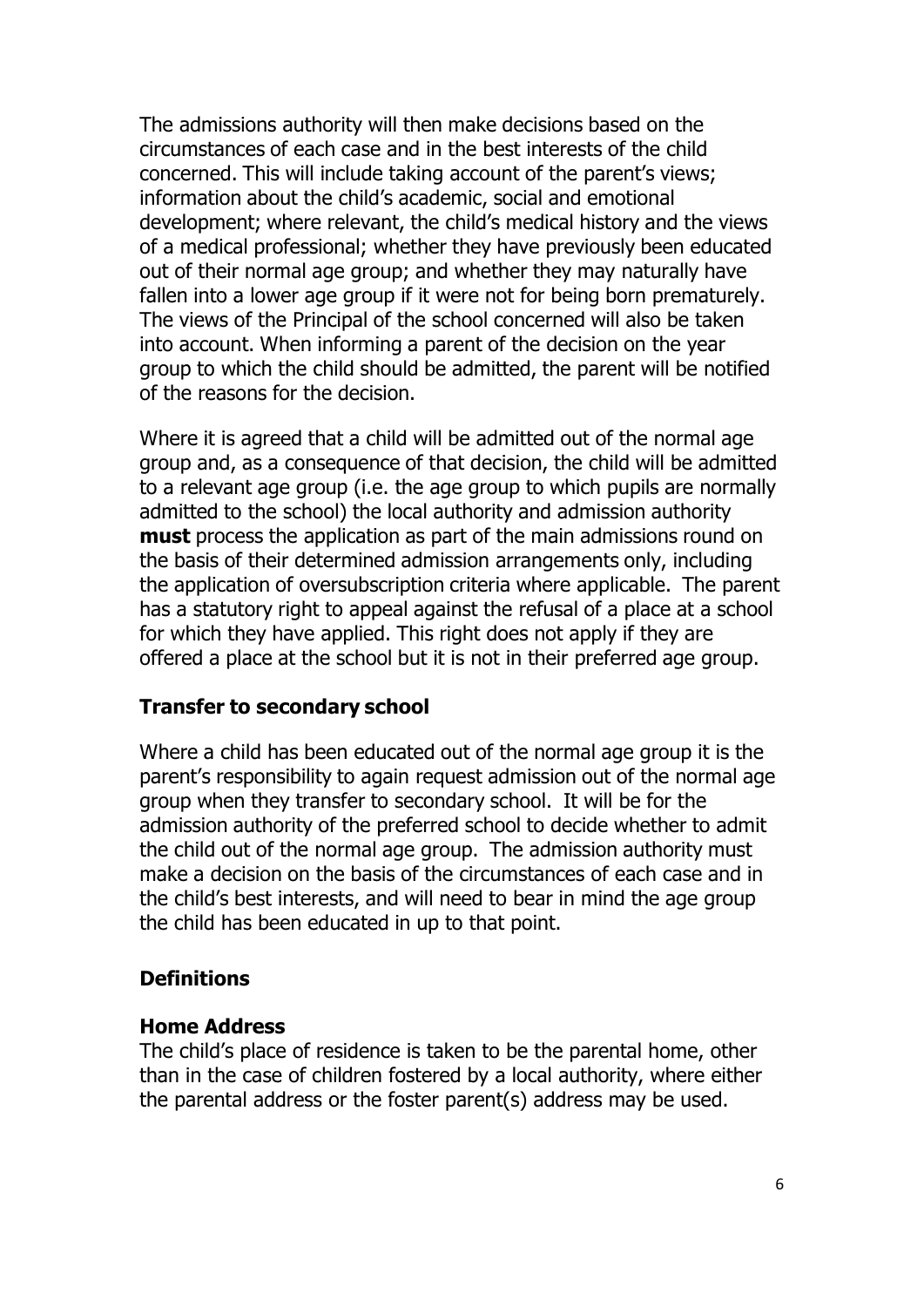If a child's parents live at separate addresses, the address where the child permanently spends at least three 'school' nights (i.e. Sunday, Monday, Tuesday, Wednesday or Thursday) will be taken to be the place of residence. Addresses of other relatives or friends will not be considered as the place of residence, even if the child stays there for all or part of the week. Evidence that a child's place of residence is permanent may also be sought. The evidence should prove that a child lived at the address at the time of the application. Informal arrangements between parents will not be taken into consideration.

For families of service personnel with a confirmed posting, or crown servants returning from overseas, The trust will allocate a place in advance of the family arriving in the area (as long as one is available) and provided the application is accompanied by an official letter that declares a relocation date.

The trust will not refuse to process an application and will not refuse a place solely because the family do not yet have an intended address, or do not yet live in the area. The trust will use the address at which the child will live when applying our oversubscription criteria, as long as the parents provide some evidence of their intended address.

The trust will use a Unit or quartering address as the child's home address when considering the application against their oversubscription criteria, where a parent requests this. The trust will not reserve blocks of places for these children. The trust will ensure that arrangements in their area support the Government's commitment to removing disadvantage for service children.

### **Catchment Areas**

Catchment areas do not prevent parents who live outside the catchment areas of a given school from expressing a preference for that school. The catchment area for The West Park Academy is accessible via the following website: https://www.nottinghamshire.gov.uk/search-fora-school#/details/2032

#### **Parent**

- The mother of the child:
- The father of the child where he was married to the mother either when the child was born or at a later date;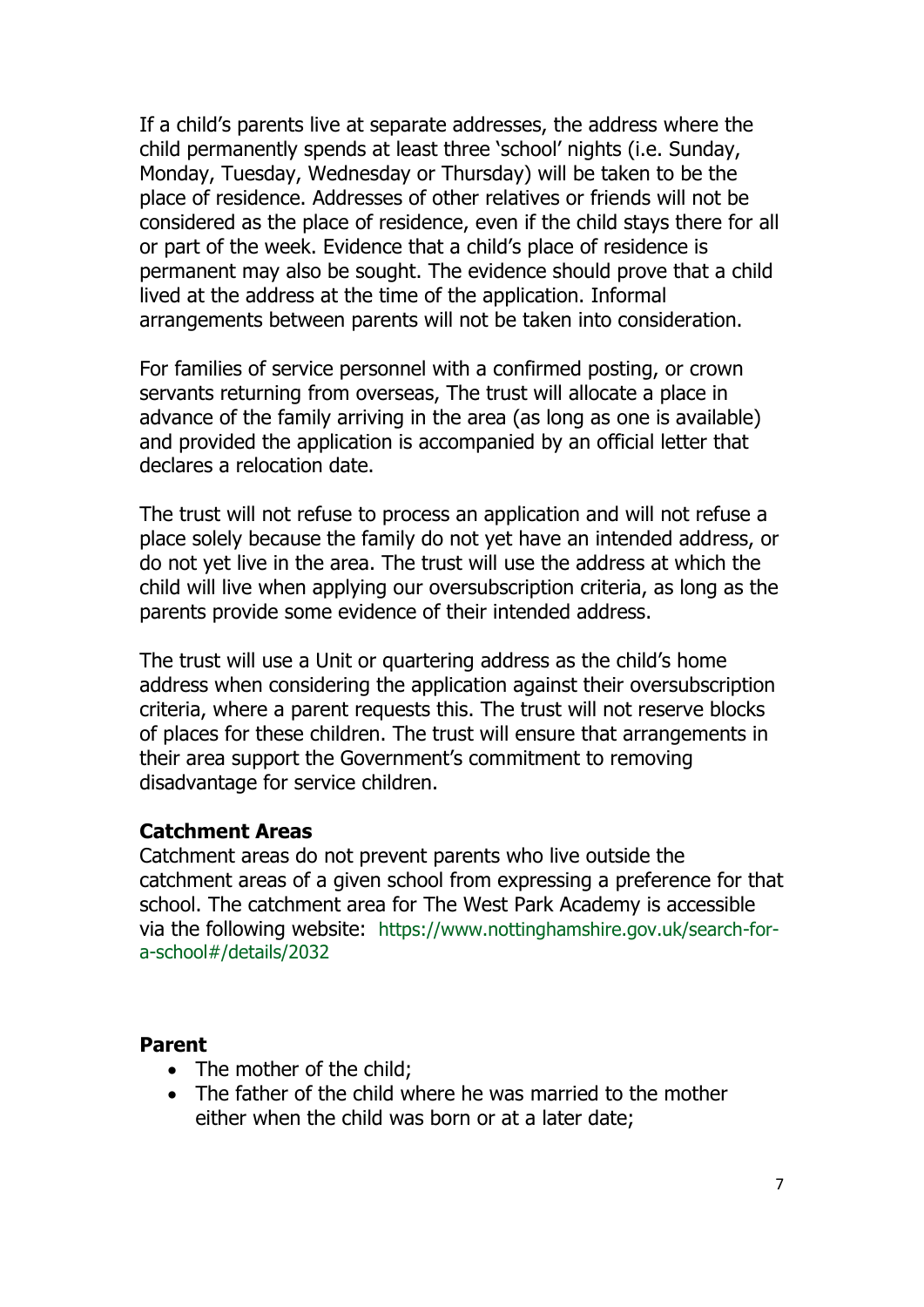- The father of the child if he was registered as the father on the birth certificate;
- An adoptive parent;
- Any other person who has acquired "parental responsibility" through the courts; evidence of this may be required.

### **Sibling** (brothers or sisters)

A brother or sister who shares the same parents, a half-brother, halfsister or legally adopted child living at the same address, a child looked after by a local authority placed in a foster family with other school age children or a stepchild or children who are not related but live as a family unit, where parents both live at the same address as the child.

## **A looked after child**

A child who is (a) in the care of a local authority, or (b) being provided with accommodation by a local authority in the exercise of their social services functions in accordance with section 22(1) of the Children Act 1989 at the time of making an application to a school.

### **Previously looked after children**

Are children who were looked after, but ceased to be so because they were adopted (or became subject to a child arrangements order or special guardianship order). This includes children who were adopted under the Adoption Act 1976 and children who were adopted under section 46 of the Adoption and Children Act 2002.

Child arrangements orders are defined in section 8 of the Children Act 1989, as amended by section 12 of the Children and Families Act 2014. Child arrangements orders replace residence orders and any residence order in force prior to 22 April 2014 is deemed to be a child arrangements order. Section 14A of the Children Act 1989 defines a 'special guardianship order' as an order appointing one or more individuals to be a child's special guardian (or special guardians).

Children who were previously in state care outside of England (looked after by a public authority, religious organisation or another provider of care whose sole purpose is to benefit society, such as orphanages or other settings).